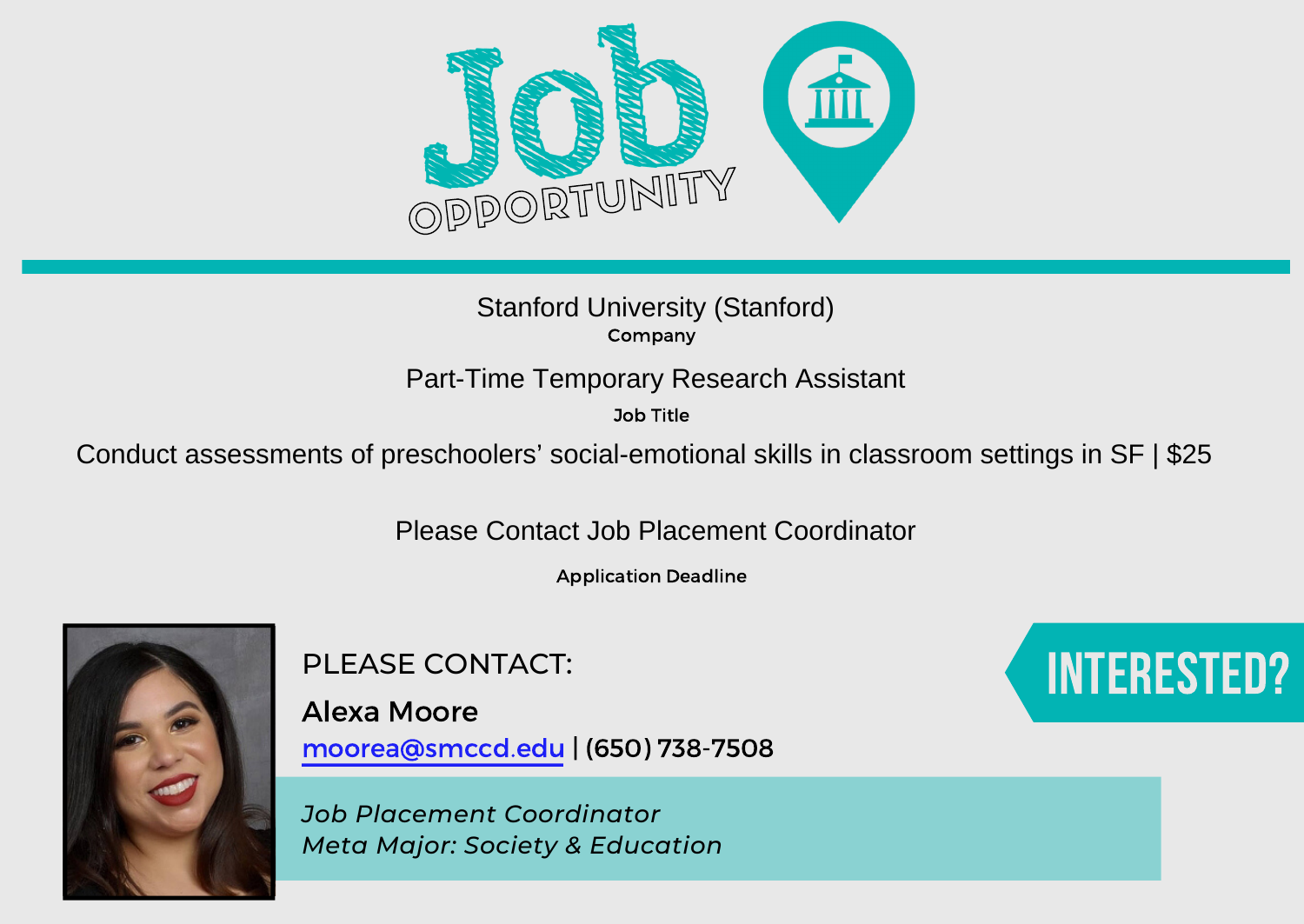

Job Title

Rising Sun Center for Opportunity (Bay Area)<br>
Provide enrichment activities that support professional skills development & career planning | \$21+<br>
Please Contact Job Placement Coordinator

Application Deadline



PLEASE CONTACT:

Alexa Moore moorea@smccd.edu | (650) 738-7508

*Job Placement Coordinator Meta Major: Society & Education*

## Interested?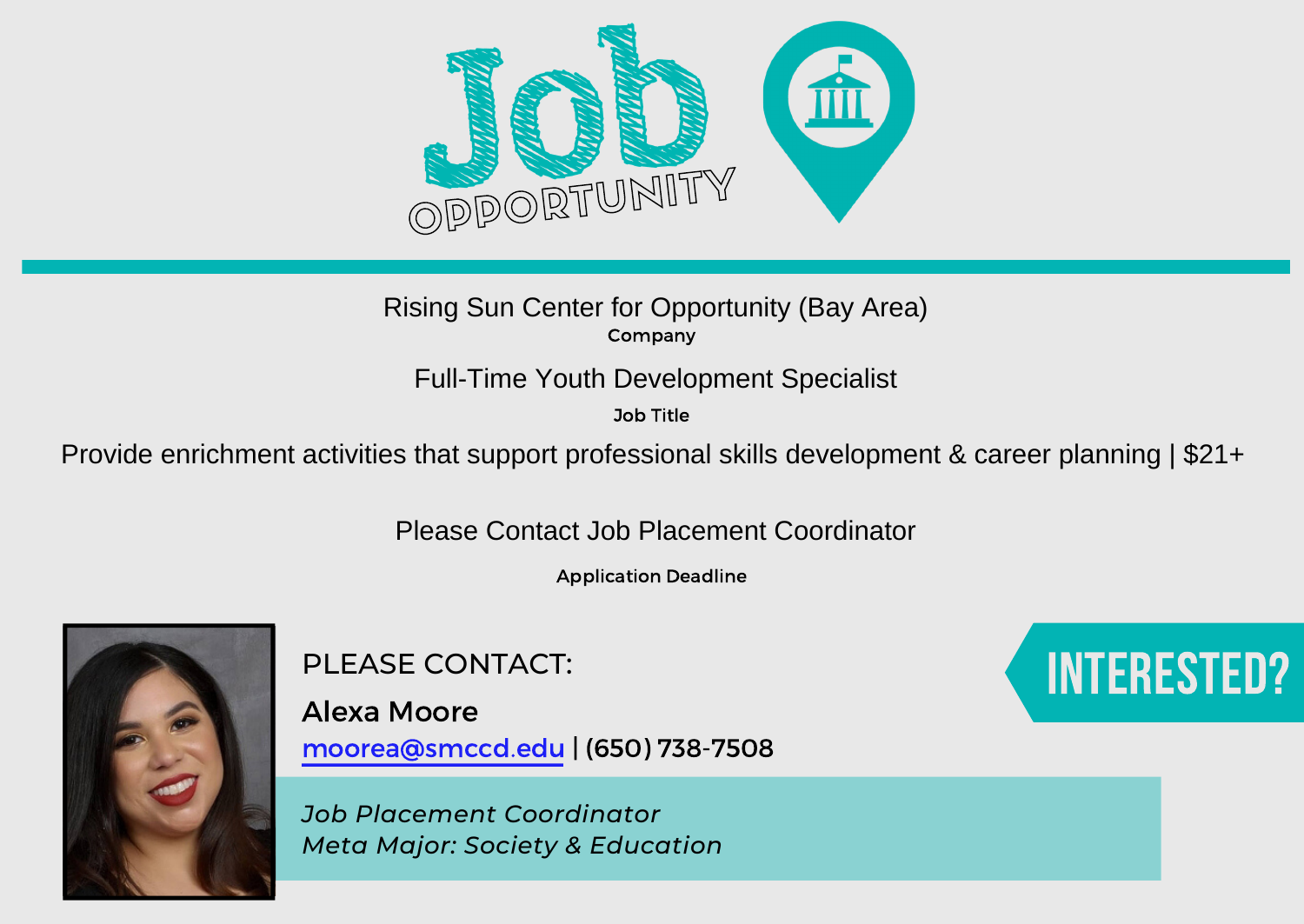

Job Title

# Compass SF (San Francisco)<br>
Company<br>
Full-Time Children's Activities Coordinator: 1321 Mission Street<br>
De apart of a small team & new program providing support services to families | \$25+<br>
Please Contact Job Placement Coor

Application Deadline



PLEASE CONTACT:

Alexa Moore moorea@smccd.edu | (650) 738-7508

*Job Placement Coordinator Meta Major: Society & Education*

## Interested?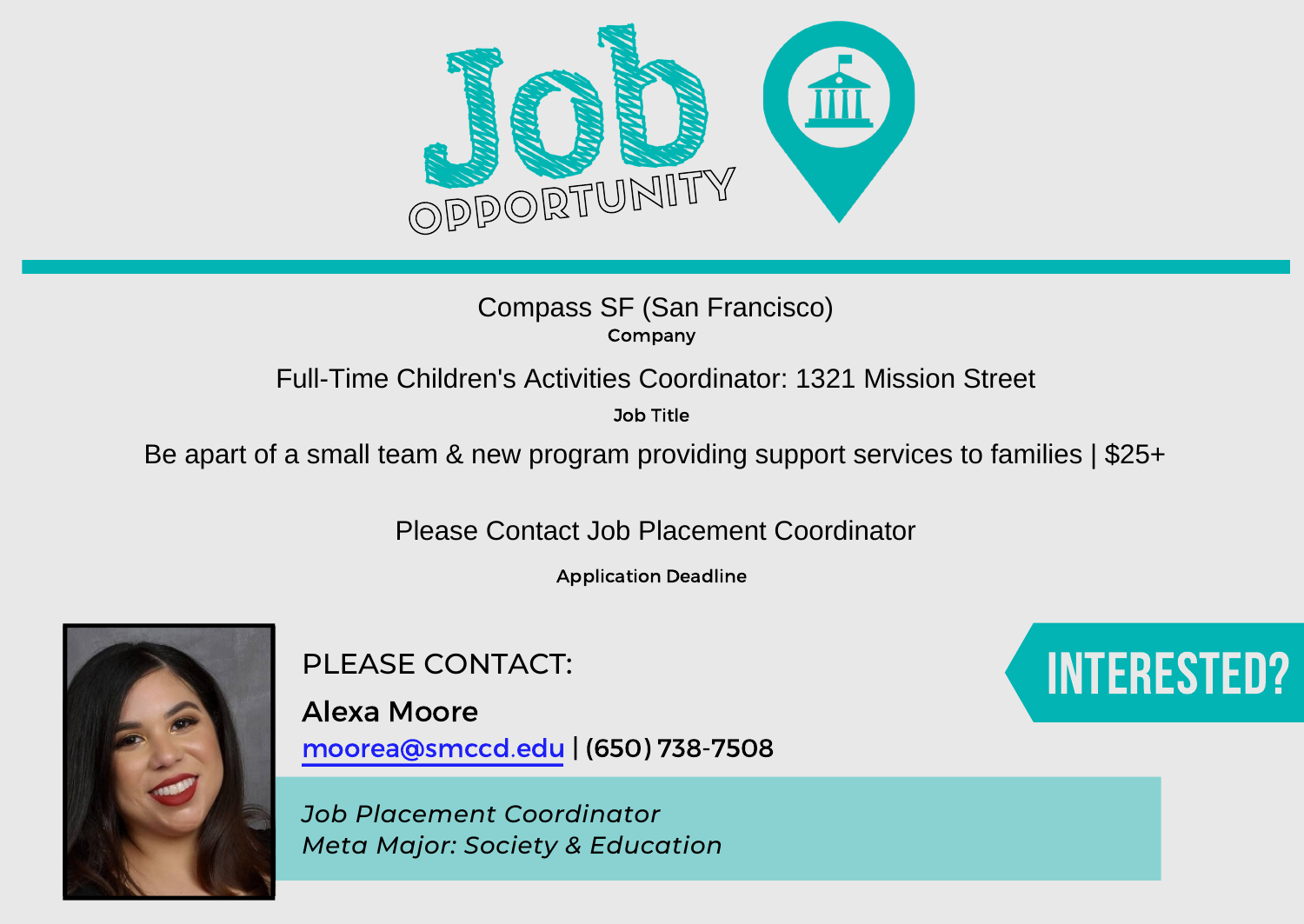

Job Title

Independent Television Service (San Francisco, CA)<br>
Company<br>
Full-Time Paralegal<br>
Job Title<br>
Assist attorneys & contract administrators preparing documents | BA or Equivalent Experience | \$55K<br>
Thursday, March 31, 2022

Application Deadline



PLEASE CONTACT:

Alexa Moore moorea@smccd.edu | (650) 738-7508

*Job Placement Coordinator Meta Major: Society & Education*